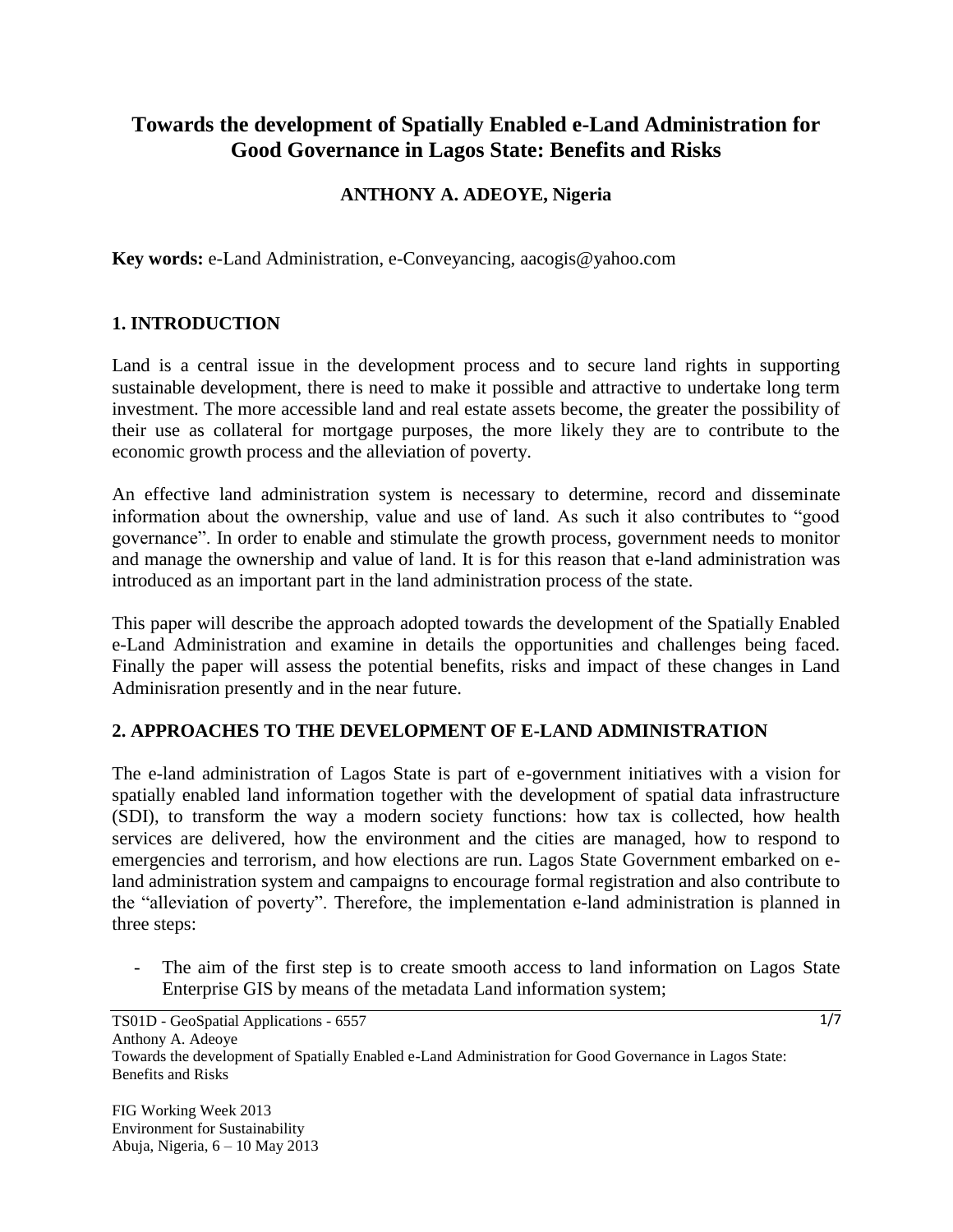- The second step is the harmonization and cross-departmental co-ordination of land administration feature catalogues as well as the development of standardized land administration interfaces, conversion modules, georeference systems, standards and data integration procedures within the Lagos State Enterprise GIS context.
- The third step is the implementation of the e-land administration.

# **2.1 Cadastral Mapping**

The Office of the Surveyor General of Lagos State Government has been able to produce Cadastral Mapping of the State so as to create, maintain, and disseminate a digital GIS land ownership cadastral **database** of the entire state through Digital Mapping and GIS Project of the State. The statewide digital land ownership database has been created from LIDAR Mapping Techniques.

# **2.2 GIS Technology**

ESRI Enterprise ArcGIS, Hardware, Software and Perpherials to work with e-land administration data processing to support data management, analysis, visualization and dissemination had been procured. Several terabytes of Statewide data, including streets, transportation layers, raster imagery, topographic maps, place-names, administrative boundaries, and elevation data have been collected.

The loading of data has commenced in a centralized form at the Ministry of Science and Technology which connect Ministries, Departments and Agencies with more than 2500 PCs in Large Area Network with Internet Connectivity. The ArcGIS Enterprise Edition has also been successfully installed. The installation of the On-Point Land Application software has also been completed.

# **3.0 Achievement of Lagos State on e-Land Administration**

An effective land administration system has been set in order to determine, record and disseminate information about the ownership, value and use of land. As such it also contributes to "good governance" objectives by:

- Giving government capacity to manage a valuable natural resource
- Sustaining the rule of law by regulating real estate and land markets
- Providing security for landowners but also for national and international investors and the o finance sector
- Assisting the development of labour markets by easing labour mobility
- Assisting the development of financial markets by providing collateral security
- Assisting in the creation of new business entrants

TS01D - GeoSpatial Applications - 6557 Anthony A. Adeoye

Towards the development of Spatially Enabled e-Land Administration for Good Governance in Lagos State: Benefits and Risks

FIG Working Week 2013 Environment for Sustainability Abuja, Nigeria, 6 – 10 May 2013 2/7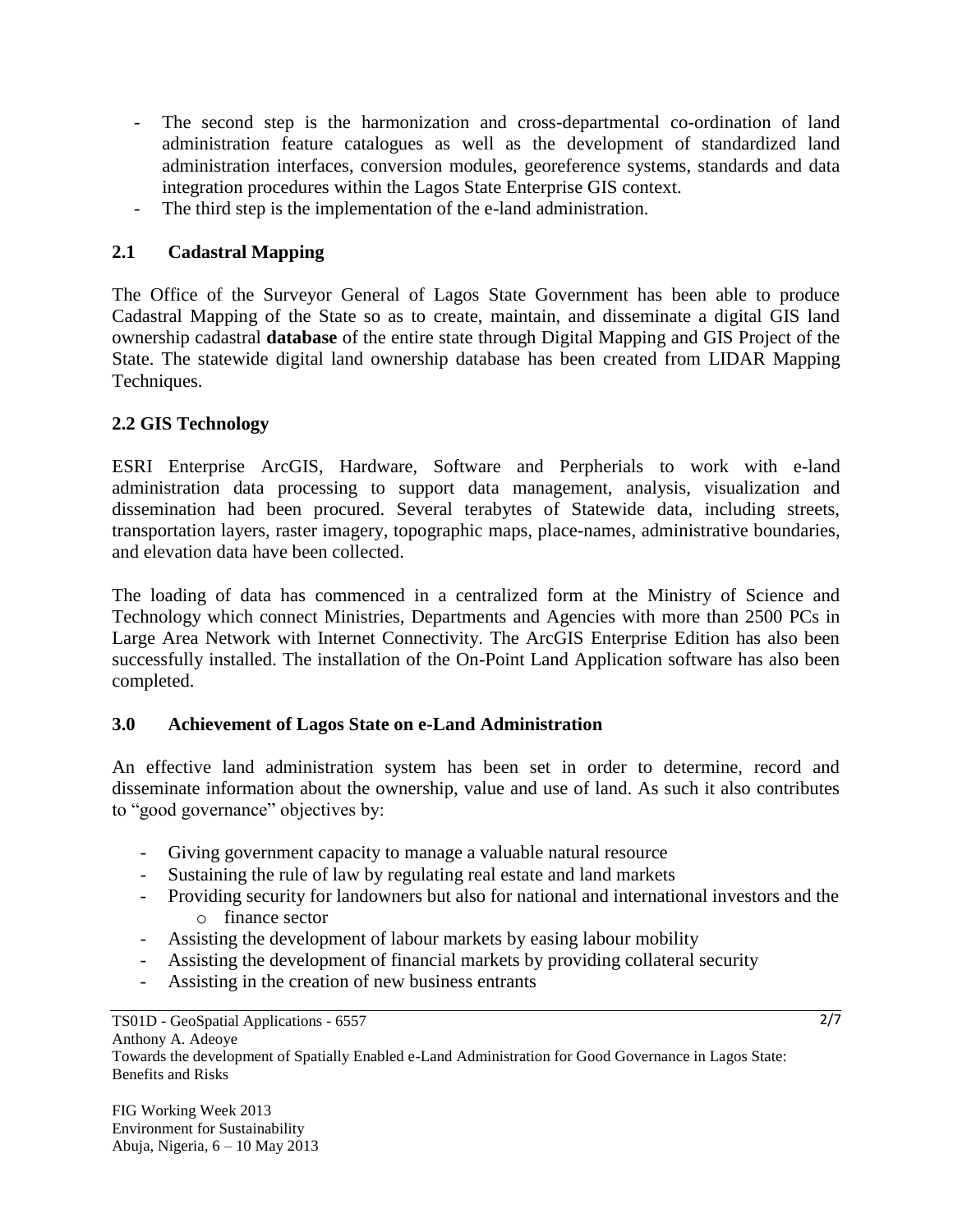- Providing government with a source of revenue which may be used for a variety of purposes
- Bringing transparency to the allocation, distribution and other transactions with land

Lagos State Government has a vision for a State in which land is equitably accessed, securely owned and effectively utilized for sustainable development. The activities of the State Government have been crucial with regards to the state's improved internally generated revenue.

Aside its revenue generating capacity, the Lagos State Government has recorded the following achievements, among others:

- Storage of over 12 million pages of title documents to a data base for easy access to registry users.
- Elimination of the manual conduct of searches on properties which was slow and time consuming.
- Prompt production of Certified True Copies of documents.
- Revocation and processing of compensation claims.
- Excision and resettlement of towns and villages.
- Processing of request for grant of land under the private developers scheme.
- Reduction of time in the processing of Certificate of occupancy.
- Monitoring of unauthorized development within Government Estates.
- Introduction of Electronic Document Management System (EDMS)
- Introduction of 30 days governor's Consent.
- Introduction of Digital Mapping of Lagos State to complement the effect of EDMS.
- Introduction of e- Land Administration policies to aid land administration and management for good governance

# **3. BENEFITS AND RISKS**

Lagos State Government embarked on e-land administration system and campaigns to encourage formal registration and also contribute to the "alleviation of poverty" by setting up the Directorate of Land Regularization under the Lands Bureau with the following aims:

- to ensure that all properties falling within uncommitted Government acquisition are properly documented and granted legal title and thereby give economic value to hitherto dead assets.
- To simplify and accelerate the process of regularization of land titles in circumstances where uncommitted Government land has been encroached upon.
- To facilitate the grant of approvals for building plan for properties falling within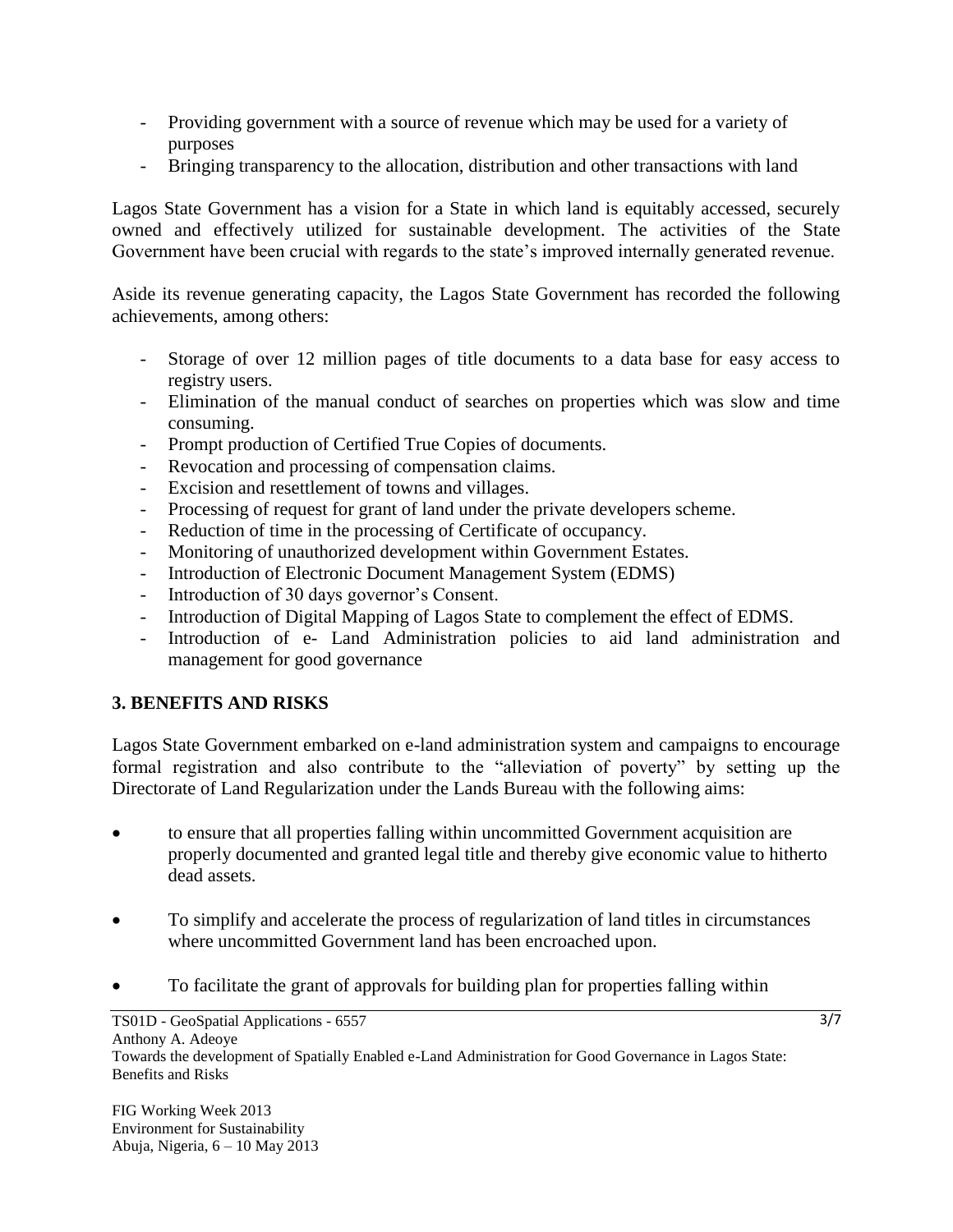#### uncommitted Government acquisition.

The benefits of the e-land administration to Land Owners are:

- Recognition by law as the legitimate owner of the property
- Ability to obtain bank loans to transact business using title as collateral for mortgage
- facilities
- Ability to legally sell and dispose of the property seamlessly
- Ability to pass on the property to loved ones in a will
- Ability to obtain compensation from the Government in the event that the land is ever revoked or acquired for public purpose
- Ability to obtain building plan approval
- Peace of mind by giving guaranteed, protected land rights, which serve as a source of personal wealth and provide opportunities for economic independence.
- Resolve disputes over land cases. Open and transparent land administration systems can help to reduce the need for court resolution in instances of dispute by simple, evidence based, administrative dispute resolution processes.

Spatial data as part of Land Administration have developed to a new tool for decision making and are crucial for political, economic and legal decisions. But there is still a lack of awareness on the importance of spatially enabled land administration. Spatial data provide a number of benefits when used for administrative processes, the most important are:

- Guarantee for permanent maintenance of property information
- Legal liability of property information
- − Authentic information about boundaries
- − Possibility to integrate administrative data into a geographical reference system
- − High accuracy of geographic location
- Umbrella for specific related data in case of centrally regulated cadastral systems
- − Addresses for administrative purposes included
- − Economical procedures with high content liability by competent governmental **Institutions**

The e-land administration objective is to achieve enhanced sustainability of development econveyancing with economic development, poverty reduction, social stability and the protection of environmentally sensitive areas - through the formulation, adoption and implementation of comprehensive e-land administration policies. Specifically, the e-land administration achievements in Lagos State are:

Anthony A. Adeoye

Towards the development of Spatially Enabled e-Land Administration for Good Governance in Lagos State: Benefits and Risks

TS01D - GeoSpatial Applications - 6557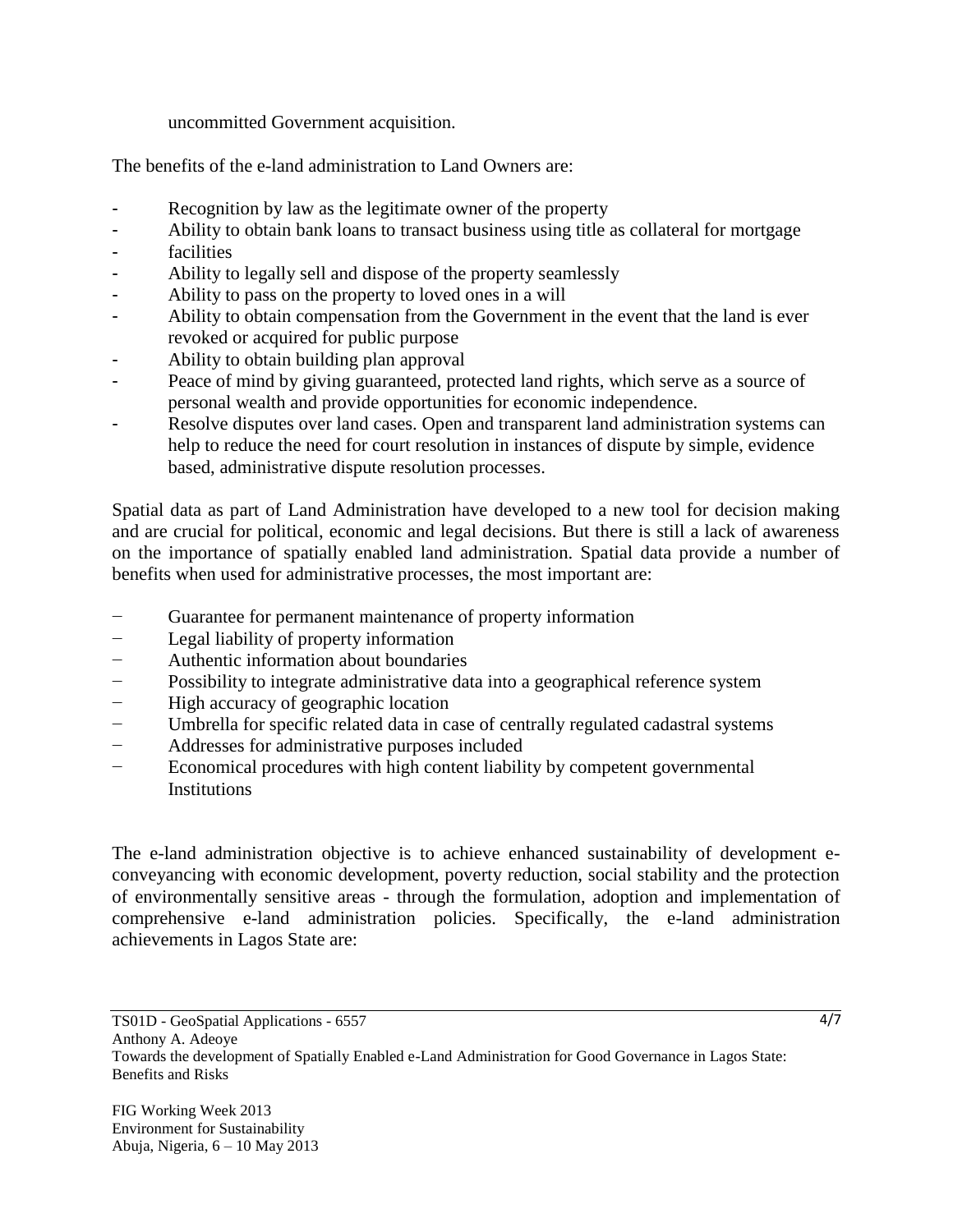- 1. Capacity enhancement for Lagos State Government to develop effective land policies through the use of Information Technology.
- 2. Formulation and adoption of e-land registry and e-conveyancing as part of e land administration Land Policy guidelines, encompassing principles of equity, efficiency an

# **3. SUSTAINABILITY, COMPATIBLE WITH INTERNATIONAL BEST PRACTICES.**

### **3.1 No of Households in Lagos**

The determination and identification of numbers of the house hold in the State have always been bottleneck issues to contend with, by the officials of the State Government for Sustainable Development. Today with the use of LIDAR Technology, number of households has been determined to be about 800,000.

### **3.2 Property Tax Collection**

Having being able to identify and determine the number of households with the property identification numbers, the Lagos State Government is now able to collect property tax with ease. The resultant effect of the Property Tax Collection is that the State Internal Revenue Generation revenues have increased tremendously.

### **3.3 Increase Revenue Generation**

In Nigeria, the model for e-Land Administration Revenue Generation is the Abuja Geographic Information System (AGIS) with projected revenues from derivable fees from Land Administration services for the 2010 fiscal year was  $=N=1.5$  Billion approximately \$10 million but as at June 2011, the projected income was surpassed. The Lagos State government earned over N57.92 billion from all land transactions conducted in the state within the last four years since the completion of digital mapping and initiation of e land administration.

# **4. LAGOS TARGETS BECOMING HUB OF GOOGLE'S INITIATIVES IN AFRICA**

With the successful completion of the Digital Mapping and Enterprise GIS for the State, the Lagos state government expressed its readiness to become Google's hub of initiatives in Africa. The State Governor, Babatunde Fashola, said this when he received the team of Google Inc, Led by its Executive Chairman, Mr. Eric Schmidt in February 2013 in Lagos.

This is to compliment the huge investment ICT infrastructure development of the State so as to meet the needs of the increasing population in the development of Information Technology.

Anthony A. Adeoye

5/7

TS01D - GeoSpatial Applications - 6557

Towards the development of Spatially Enabled e-Land Administration for Good Governance in Lagos State: Benefits and Risks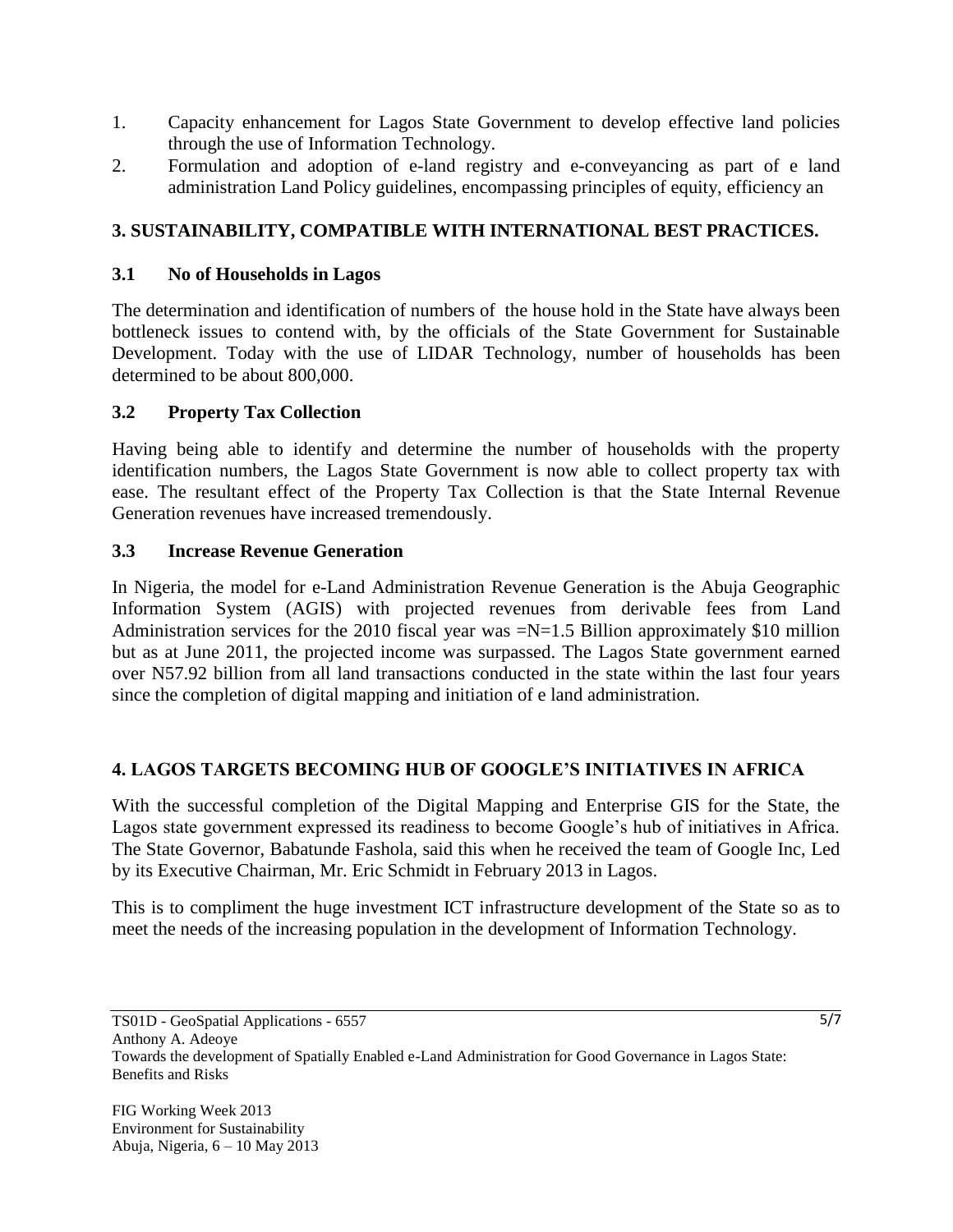# **5. CONCLUSION**

The e Land Administration with the Digital Mapping and GIS project have no doubt make Lagos to become a model for change in Land Administration in Nigeria. With the availability of up-todate map, the city is being transformed into a modern and attracting to itself much domestic and international goodwill. Today Lagos State offers the willing investor one of the highest rates of return on investment in the world.

Boundless opportunities for profitable investment exist in Tolled Road Construction, Water Transportation, Light Rail, Mass Transit Schemes, Housing Estates, Waste Management and Compaction, Water Supply and Distribution, Electricity Generation and Distribution, Hospitality, Recreation and Entertainment among several other exciting possibilities.

As Lagos is growing in this way, effort is also being made to stem the tide of growth in this direction so that the megacity development will actually live up to its being a Centre of Excellence for generations yet unborn.

# **REFERENCES**

- 1. Albert Osei, (2006) The Applications of Geospatial Information Technology in Land Management: A Case Study of Lagos, Nigeria, et al, GSDI-9 Conference Proceedings, 6- 10 November 2006, Santiago, Chile)
- 2. AAC Consulting, (2007) Request for proposal digital mapping and GIS Lagos State.
- 3. Anthony A. Adeoye, (2001): Geographic Information Systems Operations and Management, Lagos.
- 4. Anthony A. Adeoye, (2008): GIS in Land Registration Systems: Tool for Good Governance, a paper presented at the RICS CPD Programme in Lagos.
- 5. Eyinla, B.M (2001) From Lagos to Abuja, the Domestic Politics and International Implications of Relocating Nigeria's Capital City.' Bochum.
- 6. Fasinro, H.A.B.(2004) Political and Cultural Perspectives of Lagos , Academy Press Lagos.
- 7. Federation International Government (FIG) 2002: The Nairobi Statement on Spatial Information for sustainable Development.
- 8. Lagos State Organization Review (2008) Lagos Megacity Phenomenon
- 9. Otokiti, S.O.(2004): Resource Creation, Control and Consciousness in Lagos State: The Cultural Dimension, CEFOLAS, Lagos College of Education, Lagos.
- 10. The Lagos Indicator (2008) the Lagos Economic Summit Eko Atlantic City

Anthony A. Adeoye

Towards the development of Spatially Enabled e-Land Administration for Good Governance in Lagos State: Benefits and Risks

6/7

TS01D - GeoSpatial Applications - 6557